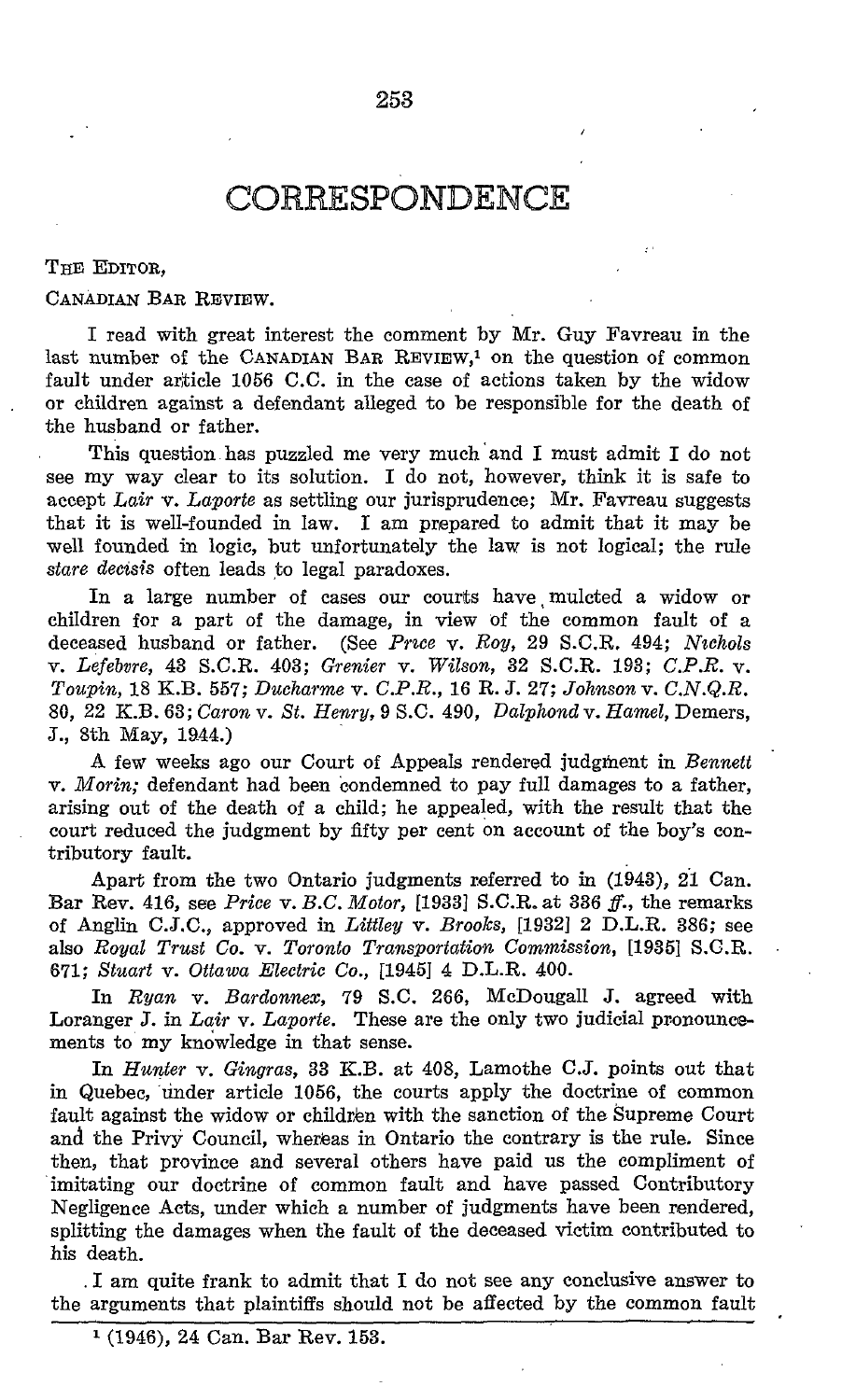of the de cujus, seeing that the action is personal to them and does not form part of his succession. The relevant statute, however, based on Lord Campbell's Act, was introduced into our law in 1846 and for very many years now our courts have applied to it our doctrine of common fault.

Errol McDougall J. in a recent decision (Savard v. The King,  $[1944]$ K.B. 341) repeated his views in remarks which he stated were obiter dicta, as they were not necessary for the decision of the case; he pointed out that the decision would have to be met squarely in the future. Apparently this has been done since then, in Bennett v. Morin, in which both the judges and the parties seem to have accepted the postulatum that, if common fault was established against plaintiff's child, the damages accorded the father would necessarily have to be reduced.

<sup>I</sup> think <sup>I</sup> am right in suggesting that the entire doctrine of common fault is an outstanding example of judge-made law, not based, to my knowledge, on any specific text.

In 5 Mignault, at p. 383, the learned author points out that some judgments began by applying the common law doctrine, in virtue of which any contributory fault of the victim was a ground for dismissal of the action. He continues by stating that after considerable hesitation the jurisprudence was definitely settled by the Supreme Court in 1899, in *Price*  $\mathbf{v}$ . Roy, where that tribunal for the first time ruled that the damages must be mitigated in the case of common fault; as it happened, that action was one arising out of the death of plaintiff's husband. Mignault evidently approves and accepts the rule so laid down, which has been applied in numerous cases in the last forty-seven years. This means that it is based on exactly the same authority as the principle of common fault, as applied when the victim himself is the plaintiff. In other words, both doctrines are instances o£ judge-made law.

F. J. LAVERTY.

Montreal.

 $\ast$ 

THE EDITOR,

CANADIAN BAR REVIEW.

With due respect I would not be inclined to accept the statement of Mr. Laverty that, in the Province of Quebec, the question of the application of the doctrine of common fault in an action under article 1056 by the widow or the children of the deceased is an instance of judge-made law. The doctrine of stare decisis does not apply as such in Quebec, in view of the existence of the Civil Code, and I do not think that in Quebec jurisprudence has any more binding power than in France. It should at most serve as a ratio decidendi; but, even then, the decision relied upon must be justified by sound and acceptable reasons for judgment. As our Mr. Perrault put it in La Revue du Barreau (November, 1942, page 430)

Dans le droit québécois cet argument basé sur les décisions antérieures est le plus faible, à moins que l'on ne retrouve dans ces jugements des raisons d'ordre juridique à l'appui de la théorie discutée.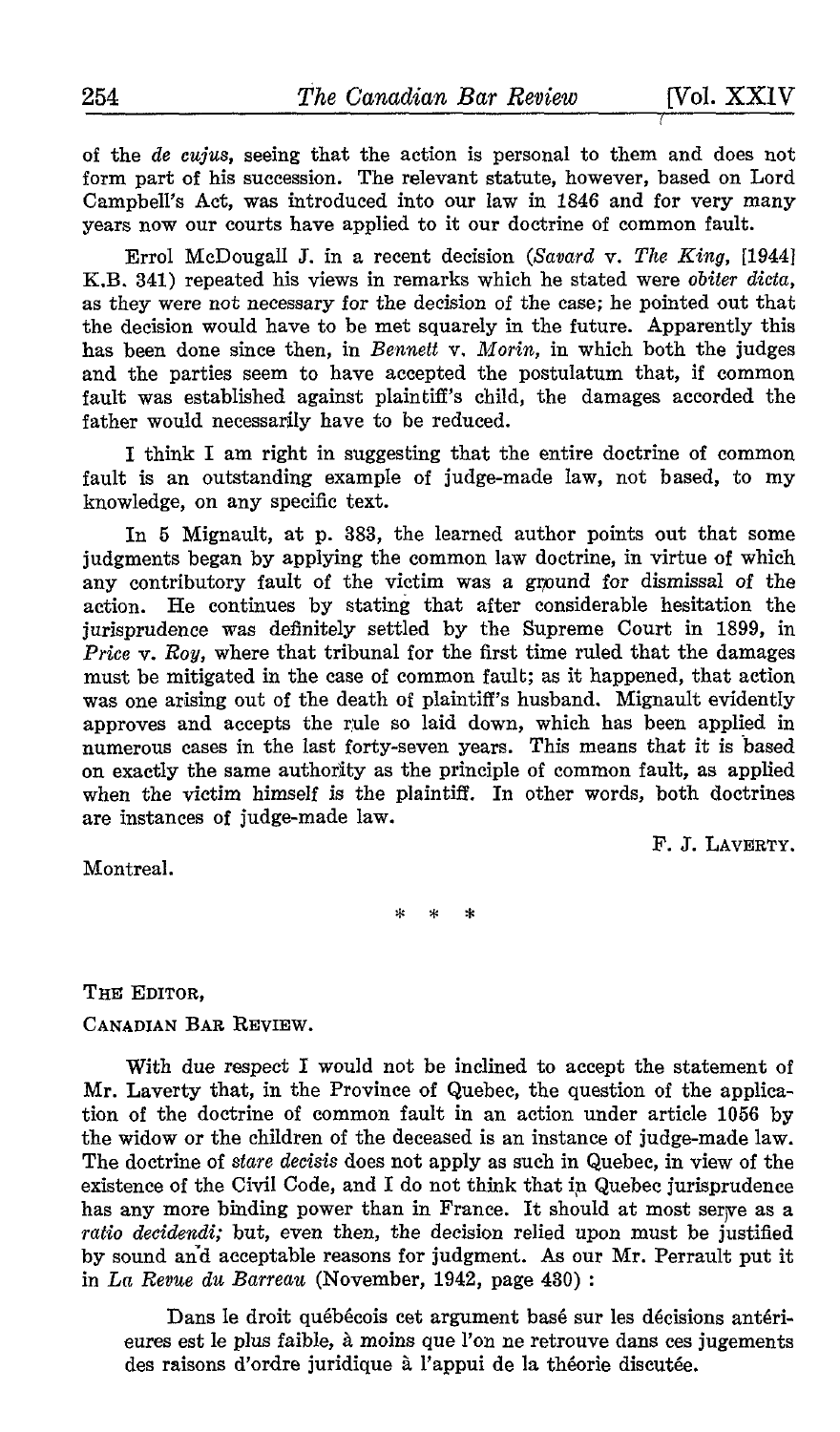Therefore, under our system, if a theory is "logically" derived from established principles, it should be considered as the juridical solution of a problem in preference to a judgment unjustified by logic studied in the light of the Code.

If the recourse under article 1056 of the Civil Code is to be considered as essentially personal to those mentioned in the article and distinct from the succession of the deceased, then both the deceased and the defendant, being third parties as far as the plaintiffs are concerned, have participated in causing the damage for which an indemnity is being claimed. Thus article 1106 C.C. must be given effect to` as against each of them or their succession:

The obligation arising from the common offence or quasi-offence of two or more persons is joint and several .

If the victim is at fault together with the defendant, the latter, if sued alone, must be condemned to the whole amount of the damages suffered by third parties suing under 1056, in accordance with the principles of joint and several' liability as if he were sued with the victim.

<sup>I</sup> do not believe that any of the decisions quoted by Mr. Laverty in his letter has specifically dealt with the subject, or that any reason based on our law has been advanced for applying the principle of common fault against persons claiming under article 1056. For instance, I have read the notes of the judges of our Court of Appeal in the case of Bennett v. Morin: the postulatum that the damages would have to be reduced in an action under article 1056, if common fault of the deceased were established, was not accepted as such by the court. As a matter of fact, the whole discussion turned around a question of fact and it does not seem to have occurred to the court. that any question under article 1056 could be raised by the case, probably because of the consent of the respondents to accept a reduction in their claim should the court find that there had been fault on the part of the victim.

As far as Hunter v. Gingras (33 K.B. 403) is concerned, it does not appear clearly that the opinion expressed by Lamothe C.J. at page 408 applies to the theory of common fault under article 1056. If it does, it would in any case be purely obiter; the case not resting at all on the question of common fault, but only on that of "moral prejudice". At page  $\cdot$ 407 the learned judge said that, even if the damages claimed by appellant would not be granted by English courts under Lord Campbell's Act, it could not be argued validly, although our article is derived from Lord Campbell's Act, that such <sup>a</sup> claim is also to be denied in Quebec. He went on to give examples where, even under the same federal statute, the application and consequences could very well be different in Quebec and in Ontario

 $\beta$  La loi fédérale des chemins de fer, par exemple, s'applique aux deux provinces . C'est une loi unique. Cependant, dans la province de Québec, en cas de mort causée par accident, nous appliquons, avec la sanction de la Court Suprême et du Conseil Privé, la doctrine de la faute commune ou de la négligence contributoire,  $-\text{alors}$  que, dans la province d'Ontario, on n'applique pas cette doctrine . Ainsi, si la victime a été partiellement en faute, l'action en indemnité pourra être totalement rejetée dans Ontario, pendant que, dans la province